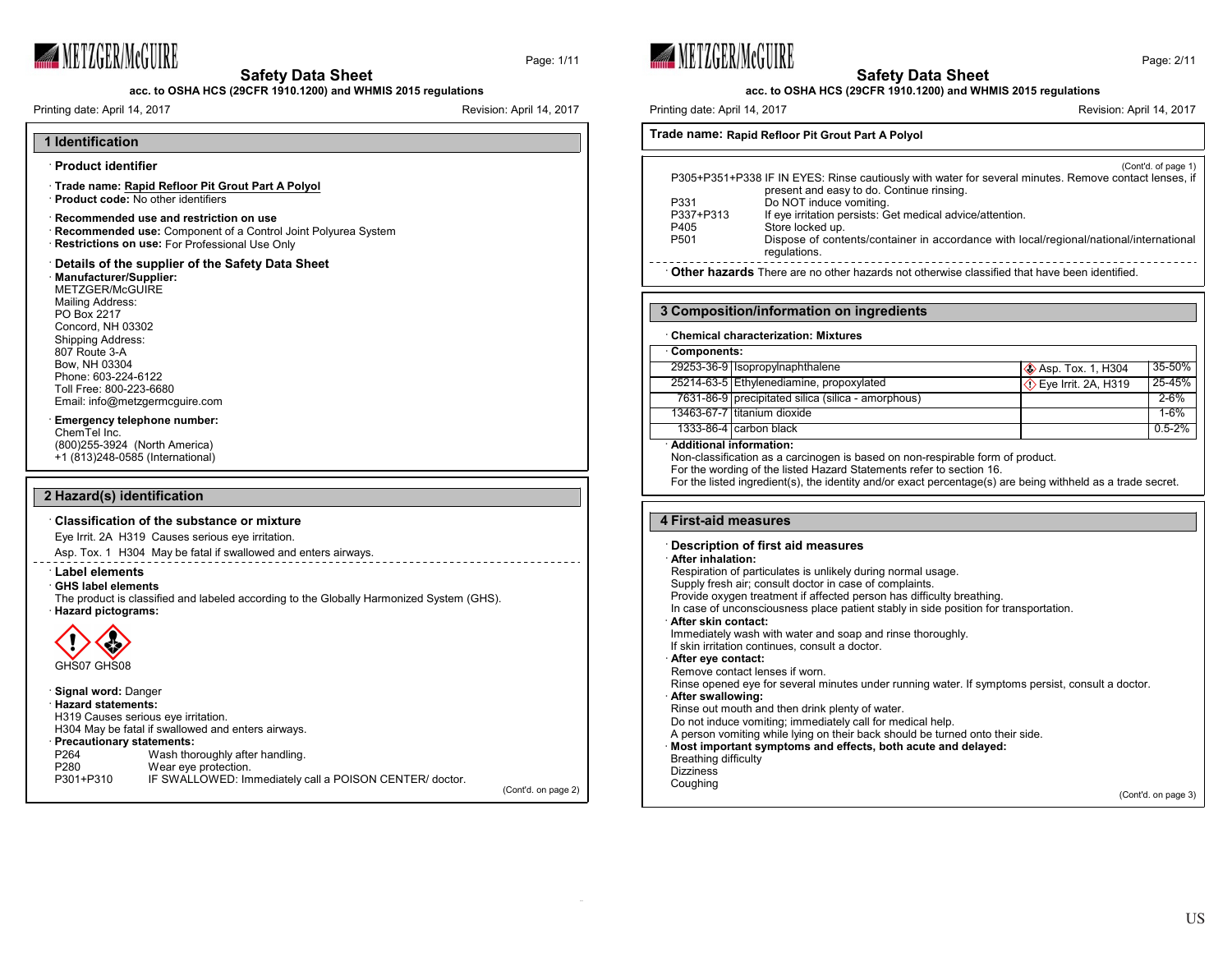

Page: 3/11



Printing date: April 14, 2017 **Revision: April 14, 2017** Revision: April 14, 2017

# **Trade name: Rapid Refloor Pit Grout Part A Polyol**

(Cont'd. of page 2)

- Causes eye irritation. Gastric or intestinal disorders when ingested. Nausea in case of ingestion. Unconsciousness
- 
- · **Danger:**
- Danger of impaired breathing.
- May be fatal if swallowed and enters airways. · **Indication of any immediate medical attention and special treatment needed:**
- Medical supervision for at least 48 hours.
- If swallowed or in case of vomiting, danger of entering the lungs.
- If necessary oxygen respiration treatment.
- Later observation for pneumonia and pulmonary edema.

### **5 Fire-fighting measures**

#### · **Extinguishing media**

- · **Suitable extinguishing agents:** CO2, extinguishing powder or water spray. Fight larger fires with water spray. · **For safety reasons unsuitable extinguishing agents:** Water stream. · **Special hazards arising from the substance or mixture** Formation of toxic gases is possible during heating or in case of fire. · **Advice for firefighters**
- · **Protective equipment:**
- Wear self-contained respiratory protective device. Wear fully protective suit.

# **6 Accidental release measures**

(Cont'd. on page 4)





**acc. to OSHA HCS (29CFR 1910.1200) and WHMIS 2015 regulations**

Printing date: April 14, 2017 **Printing date: April 14, 2017** Revision: April 14, 2017

# **Trade name: Rapid Refloor Pit Grout Part A Polyol**

(Cont'd. of page 3)

### **7 Handling and storage**

### · **Handling**

- · **Precautions for safe handling:**
- Prevent formation of aerosols.
- Avoid splashes or spray in enclosed areas.
- Use only in well ventilated areas.
- · **Information about protection against explosions and fires:** No special measures required.
- · **Conditions for safe storage, including any incompatibilities**
- · **Storage**
- · **Requirements to be met by storerooms and receptacles:**

Avoid storage near extreme heat, ignition sources or open flame. Use only receptacles specifically permitted for this substance/product.

- · **Information about storage in one common storage facility:**
- Store away from foodstuffs. Store away from oxidizers, strong acids, strong bases.
- · **Further information about storage conditions:**
- Store in cool, dry conditions in well sealed receptacles.
- Keep containers tightly sealed.
- · **Specific end use(s)** No relevant information available.

### **8 Exposure controls/personal protection**

#### · **Control parameters**

| Components with limit values that require monitoring at the workplace: |                                                                                          |  |  |
|------------------------------------------------------------------------|------------------------------------------------------------------------------------------|--|--|
|                                                                        | 7631-86-9 precipitated silica (silica - amorphous)                                       |  |  |
|                                                                        | NIOSH REL (USA) Long-term value: 6 mg/m <sup>3</sup>                                     |  |  |
|                                                                        | OSHA PEL (USA)   Long-term value: 80 mg/m <sup>3</sup>                                   |  |  |
| 13463-67-7 titanium dioxide                                            |                                                                                          |  |  |
| PEL (USA)                                                              | Long-term value: $15*$ mg/m <sup>3</sup><br>*total dust                                  |  |  |
| REL (USA)                                                              | See Pocket Guide App. A                                                                  |  |  |
| TLV (USA)                                                              | Long-term value: 10 mg/m <sup>3</sup><br>withdrawn from NIC                              |  |  |
| EL (Canada)                                                            | Long-term value: 10* 3** mg/m <sup>3</sup><br>*total dust;**respirable fraction; IARC 2B |  |  |
| EV (Canada)                                                            | Long-term value: 10 mg/m <sup>3</sup><br>total dust                                      |  |  |
| LMPE (Mexico)                                                          | Long-term value: 10 mg/m <sup>3</sup><br>A4                                              |  |  |
|                                                                        | 1333-86-4 carbon black                                                                   |  |  |
| PEL (USA)                                                              | Long-term value: 3.5 mg/m <sup>3</sup>                                                   |  |  |
|                                                                        | (Cont'd. on page 5)                                                                      |  |  |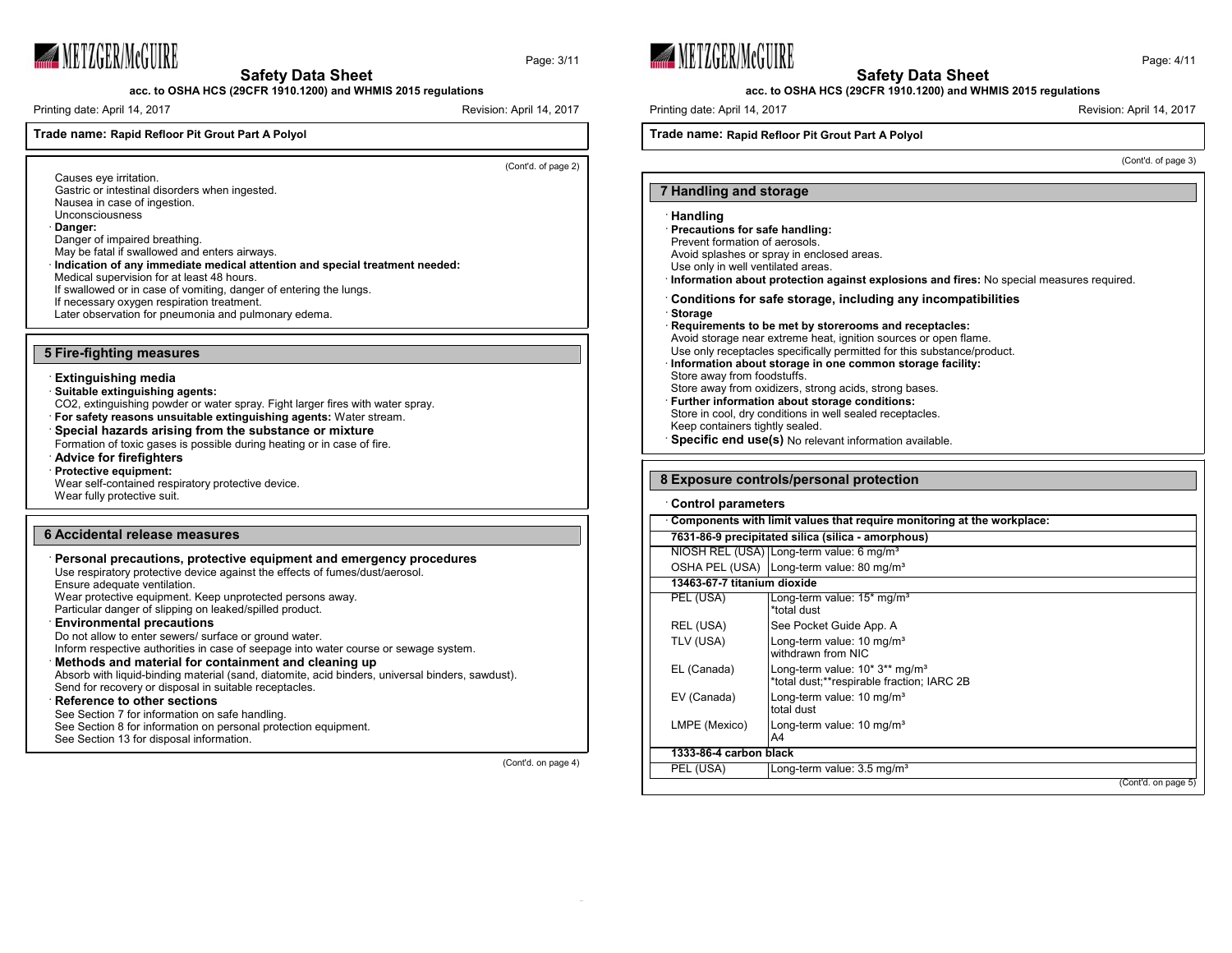

Page: 5/11

**acc. to OSHA HCS (29CFR 1910.1200) and WHMIS 2015 regulations**

Printing date: April 14, 2017 **Revision: April 14, 2017** Revision: April 14, 2017

# **Trade name: Rapid Refloor Pit Grout Part A Polyol** (Cont'd. of page 4) REL (USA) | Long-term value: 3.5\* mg/m<sup>3</sup> \*0.1 in presence of PAHs;See Pocket Guide Apps.A+C TLV (USA) **Long-term value: 3\* mg/m<sup>3</sup>** \*inhalable fraction EL (Canada) Long-term value: 3 mg/m<sup>3</sup> IARC 2B EV (Canada) Long-term value: 3.5 mg/m<sup>3</sup> LMPE (Mexico) | Long-term value: 3\* mg/m<sup>3</sup> A3, \*fracción inhalable · **Exposure controls** · **Personal protective equipment:** · **General protective and hygienic measures:** The usual precautionary measures for handling chemicals should be followed. Keep away from foodstuffs, beverages and feed.

Immediately remove all soiled and contaminated clothing. Wash hands before breaks and at the end of work. Do not inhale gases / fumes / aerosols. Avoid contact with the eyes and skin. · **Engineering controls:** No relevant information available. · **Breathing equipment:** Not required under normal conditions of use. Use suitable respiratory protective device when aerosol or mist is formed. For spills, respiratory protection may be advisable.

· **Protection of hands:**



The glove material has to be impermeable and resistant to the product/ the substance/ the preparation. · **Eye protection:**



Safety glasses

· **Body protection:** Protective work clothing · **Limitation and supervision of exposure into the environment** No relevant information available.

Slight.

# **9 Physical and chemical properties**

|               | Information on basic physical and chemical properties |  |
|---------------|-------------------------------------------------------|--|
| · Appearance: |                                                       |  |

|  | Abbearai |  |
|--|----------|--|
|  |          |  |

**Form:** Liquid

**Color:** According to product specification<br> **Color:** Slight. Slight.

(Cont'd. on page 6)





**acc. to OSHA HCS (29CFR 1910.1200) and WHMIS 2015 regulations**

Printing date: April 14, 2017 **Printing date: April 14, 2017** Revision: April 14, 2017

# **Trade name: Rapid Refloor Pit Grout Part A Polyol**

|                                                              |                                               | (Cont'd. of page 5) |
|--------------------------------------------------------------|-----------------------------------------------|---------------------|
| Odor threshold:                                              | Not determined.                               |                     |
|                                                              |                                               |                     |
| pH-value at 20 °C (68 °F):                                   | $10 - 12$<br>Not determined.                  |                     |
| Melting point/Melting range:<br>Boiling point/Boiling range: | >176 °C (>349 °F)                             |                     |
|                                                              |                                               |                     |
| · Flash point:                                               | >190 °C (>374 °F)                             |                     |
| · Flammability (solid, gaseous):                             | Not applicable.                               |                     |
| Auto-ignition temperature:                                   | Not determined.                               |                     |
| Decomposition temperature:                                   | Not determined.                               |                     |
| Danger of explosion:                                         | Product does not present an explosion hazard. |                     |
| <b>Explosion limits</b>                                      |                                               |                     |
| Lower:                                                       | Not determined.                               |                     |
| Upper:                                                       | Not determined.                               |                     |
| Oxidizing properties:                                        | Non-oxidizing.                                |                     |
| Vapor pressure at 20 $^{\circ}$ C (68 $^{\circ}$ F):         | <1 mmHq                                       |                     |
| Density:                                                     |                                               |                     |
| Relative density at 20 °C (68 °F):                           | 1.02-1.05 $q/cm^3$ (8.512-8.762 lbs/gal)      |                     |
| Vapor density:                                               | Not determined.                               |                     |
| <b>Evaporation rate:</b>                                     | Not determined.                               |                     |
| Solubility in / Miscibility with                             |                                               |                     |
| Water:                                                       | Slightly soluble.                             |                     |
| · Partition coefficient (n-octanol/water): Not determined.   |                                               |                     |
| <b>Viscosity</b>                                             |                                               |                     |
| Dynamic:                                                     | Not determined                                |                     |
| Kinematic:                                                   | Not determined                                |                     |
| <b>Other information</b>                                     | No relevant information available.            |                     |

# **10 Stability and reactivity**

**Reactivity:** No relevant information available. · **Chemical stability:** Stable under normal temperatures and pressures. · **Thermal decomposition / conditions to be avoided:** No decomposition if used and stored according to specifications. · **Possibility of hazardous reactions** Toxic fumes may be released if heated above the decomposition point. Reacts with strong acids and alkali. Reacts with strong oxidizing agents. · **Conditions to avoid** Excessive heat. **Incompatible materials** Oxidizers, strong bases, strong acids · **Hazardous decomposition products** Carbon monoxide and carbon dioxide

(Cont'd. on page 7)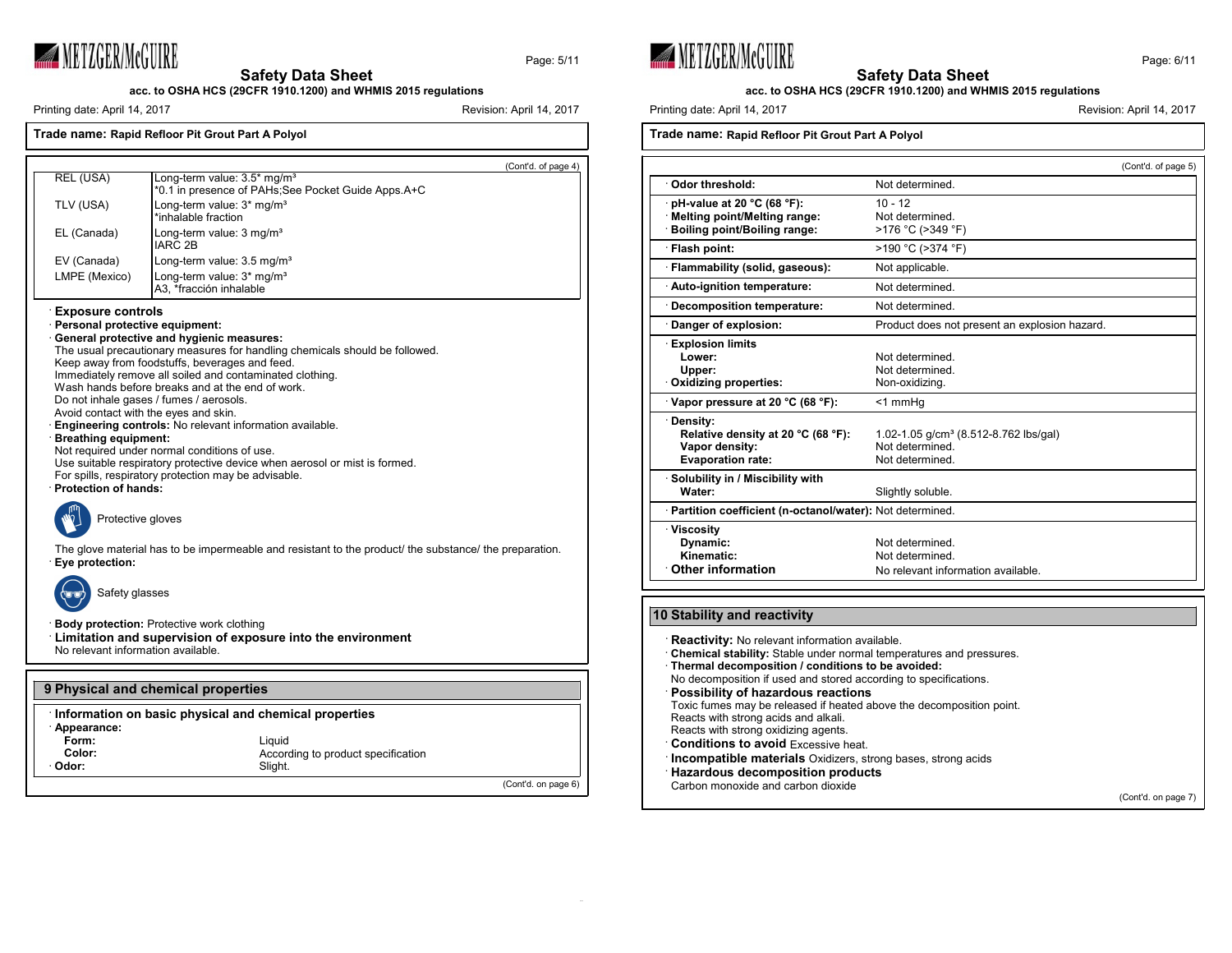

Page: 7/11

**acc. to OSHA HCS (29CFR 1910.1200) and WHMIS 2015 regulations**

Printing date: April 14, 2017 **Revision: April 14, 2017** Revision: April 14, 2017

Nitrogen oxides (NOx)

# **Trade name: Rapid Refloor Pit Grout Part A Polyol**

(Cont'd. of page 6)

# **11 Toxicological information**

- · **Information on toxicological effects**
- · **Acute toxicity:**
- · **LD/LC50 values that are relevant for classification:** None.
- · **Primary irritant effect:**
- · **On the skin:** Slight irritant effect on skin and mucous membranes. · **On the eye:** Irritating effect.
- · **IARC (International Agency for Research on Cancer):**

13463-67-7 titanium dioxide 2B

1333-86-4 carbon black 2B

· **NTP (National Toxicology Program):**

None of the ingredients are listed.

#### · **OSHA-Ca (Occupational Safety & Health Administration):**

None of the ingredients are listed.

· **Probable route(s) of exposure:**

- Ingestion.
- Eye contact.

Skin contact.

· **Acute effects (acute toxicity, irritation and corrosivity):** Irritating to eyes.

- · **CMR effects (carcinogenity, mutagenicity and toxicity for reproduction)**
- · **Germ cell mutagenicity:** Based on available data, the classification criteria are not met. · **Carcinogenicity:**
- Contains known or suspect carcinogens when inhaled. Product is in non-inhalable form and is nonclassifiable as a carcinogen.
- · **Reproductive toxicity:** Based on available data, the classification criteria are not met.
- · **STOT-single exposure:** Based on available data, the classification criteria are not met.
- · **STOT-repeated exposure:** Based on available data, the classification criteria are not met.
- · **Aspiration hazard:** May be fatal if swallowed and enters airways.

# **12 Ecological information** · **Toxicity** · **Aquatic toxicity** Toxic for aquatic organisms **29253-36-9 Isopropylnaphthalene** LC50 0.74 mg/l (fish)  $EC50$  0.15 mg/l (daphnia) · **Persistence and degradability** Not easily biodegradable · **Bioaccumulative potential:** No relevant information available. · **Mobility in soil:** No relevant information available.

(Cont'd. on page 8)





### **acc. to OSHA HCS (29CFR 1910.1200) and WHMIS 2015 regulations**

Printing date: April 14, 2017 **Printing date: April 14, 2017** Revision: April 14, 2017

# **Trade name: Rapid Refloor Pit Grout Part A Polyol**

(Cont'd. of page 7)

- · **Ecotoxical effects:**
- · **Remark:** Toxic for fish · **Additional ecological information**
- · **General notes:** Do not allow product to reach ground water, water course or sewage system.
- · **Results of PBT and vPvB assessment**
- **PBT:** Not applicable.
- · **vPvB:** Not applicable.
- · **Other adverse effects** No relevant information available.

### **13 Disposal considerations**

#### · **Waste treatment methods**

· **Recommendation:**

Can be disposed of with household garbage after solidification following consultation with the waste disposal facility operator and the pertinent authorities and adhering to the necessary technical regulations. The user of this material has the responsibility to dispose of unused material, residues and containers in compliance with all relevant local, state and federal laws and regulations regarding treatment, storage and disposal for hazardous and nonhazardous wastes.

#### · **Uncleaned packagings**

**Recommendation:** Disposal must be made according to official regulations.

| <b>14 Transport information</b> |                                                     |  |
|---------------------------------|-----------------------------------------------------|--|
| UN-Number                       |                                                     |  |
| ∙ DOT                           | Not regulated.                                      |  |
| ADR, IMDG, IATA                 | UN3082                                              |  |
| UN proper shipping name         |                                                     |  |
| ∙ DOT                           | Not regulated.                                      |  |
| $\cdot$ ADR                     | ENVIRONMENTALLY HAZARDOUS SUBSTANCE.                |  |
|                                 | LIQUID, N.O.S. (Isopropylnaphthalene)               |  |
| ∙IMDG                           | ENVIRONMENTALLY HAZARDOUS SUBSTANCE,                |  |
|                                 | LIQUID, N.O.S. (Isopropylnaphthalene), MARINE       |  |
|                                 | <b>POLLUTANT</b>                                    |  |
| ∴IATA                           | Environmentally hazardous substance, liquid, n.o.s. |  |
|                                 | (Isopropylnaphthalene)                              |  |
| Transport hazard class(es)      |                                                     |  |
| ∙ DOT                           |                                                     |  |
| · Class                         | Not regulated.                                      |  |
|                                 | (Cont'd. on page 9)                                 |  |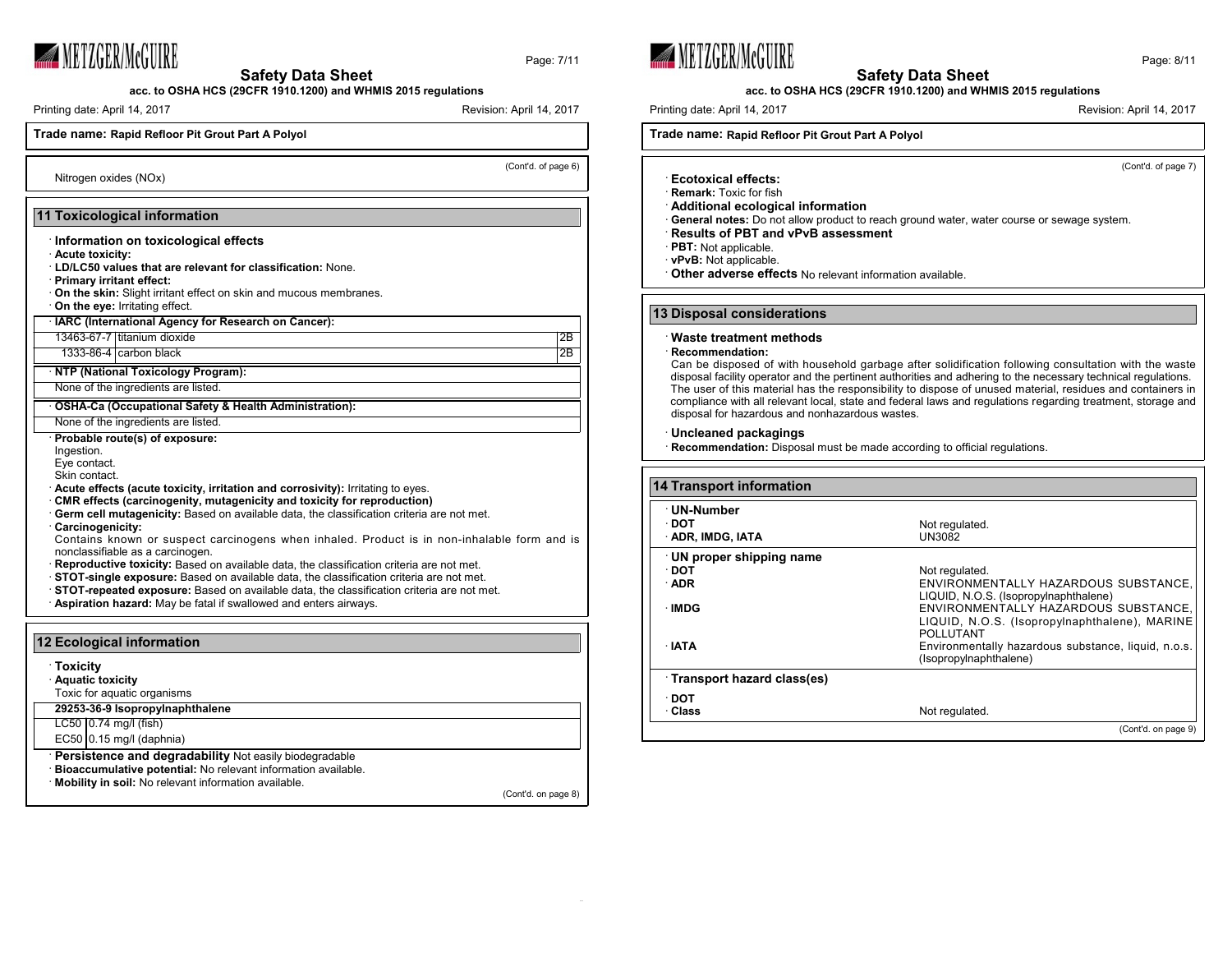

Page: 9/11

**Safety Data Sheet acc. to OSHA HCS (29CFR 1910.1200) and WHMIS 2015 regulations**

Printing date: April 14, 2017 **Revision: April 14, 2017** Revision: April 14, 2017

| Trade name: Rapid Refloor Pit Grout Part A Polyol |
|---------------------------------------------------|
|                                                   |
|                                                   |

|                                                     | (Cont'd. of page 8)                                                                                                                                                                                                                                                |
|-----------------------------------------------------|--------------------------------------------------------------------------------------------------------------------------------------------------------------------------------------------------------------------------------------------------------------------|
| · ADR                                               |                                                                                                                                                                                                                                                                    |
| Alh.                                                |                                                                                                                                                                                                                                                                    |
| · Class<br>· Label                                  | 9 (M6) Miscellaneous dangerous substances and<br>articles<br>9                                                                                                                                                                                                     |
| · IMDG, IATA                                        |                                                                                                                                                                                                                                                                    |
| 7∰⊾                                                 |                                                                                                                                                                                                                                                                    |
| ∙ Class<br>· Label                                  | 9 Miscellaneous dangerous substances and articles<br>9                                                                                                                                                                                                             |
| · Packing group<br>$\cdot$ DOT<br>· ADR, IMDG, IATA | Not regulated.<br>Ш                                                                                                                                                                                                                                                |
| <b>Environmental hazards</b><br>· Marine pollutant: | Product contains environmentally hazardous<br>substances: Isopropylnaphthalene<br>Yes<br>Symbol (fish and tree)                                                                                                                                                    |
| <b>Special precautions for user</b>                 | Warning: Miscellaneous dangerous substances and<br>articles                                                                                                                                                                                                        |
| Danger code (Kemler):<br><b>EMS Number:</b>         | 90<br>$F-A, S-F$                                                                                                                                                                                                                                                   |
| Transport in bulk according to Annex II of          |                                                                                                                                                                                                                                                                    |
| MARPOL73/78 and the IBC Code                        | Not applicable.                                                                                                                                                                                                                                                    |
| · Transport/Additional information:                 | Not regulated when carried in single or combination<br>packaging containing a net quantity of 5 L or less for<br>liquids or 5 kg or less for solids per the following:<br>DOT: 171.4(c)(2)<br><b>ADR: SP 375</b><br>IMDG: 2.10.2.7<br>IATA: special provision A197 |
| ∙ DOT                                               |                                                                                                                                                                                                                                                                    |
|                                                     | (Cont'd. on page 10)                                                                                                                                                                                                                                               |



**Safety Data Sheet**

**acc. to OSHA HCS (29CFR 1910.1200) and WHMIS 2015 regulations**

Printing date: April 14, 2017 Revision: April 14, 2017

| Trade name: Rapid Refloor Pit Grout Part A Polyol                                                                                                             |                                                                                                                                                                                                                                                                                                   |  |
|---------------------------------------------------------------------------------------------------------------------------------------------------------------|---------------------------------------------------------------------------------------------------------------------------------------------------------------------------------------------------------------------------------------------------------------------------------------------------|--|
|                                                                                                                                                               | (Cont'd. of page 9)                                                                                                                                                                                                                                                                               |  |
| · Remarks:                                                                                                                                                    | Transport labeling is not required for non-bulk single<br>package shipments by motor vehicle, rail car or<br>aircraft. Bulk packaging consists of a maximum<br>capacity of greater than 450L (119 gallons) for a liquid<br>and a maximum net mass greater than 400kg (882<br>pounds) for a solid. |  |
|                                                                                                                                                               |                                                                                                                                                                                                                                                                                                   |  |
| 15 Regulatory information                                                                                                                                     |                                                                                                                                                                                                                                                                                                   |  |
| mixture<br>United States (USA)<br>· SARA                                                                                                                      | Safety, health and environmental regulations/legislation specific for the substance or                                                                                                                                                                                                            |  |
| · Section 302 (extremely hazardous substances):                                                                                                               |                                                                                                                                                                                                                                                                                                   |  |
| None of the ingredients are listed.                                                                                                                           |                                                                                                                                                                                                                                                                                                   |  |
| Section 355 (extremely hazardous substances):                                                                                                                 |                                                                                                                                                                                                                                                                                                   |  |
| None of the ingredients are listed.                                                                                                                           |                                                                                                                                                                                                                                                                                                   |  |
| Section 313 (Specific toxic chemical listings):                                                                                                               |                                                                                                                                                                                                                                                                                                   |  |
| None of the ingredients are listed.                                                                                                                           |                                                                                                                                                                                                                                                                                                   |  |
| TSCA (Toxic Substances Control Act)                                                                                                                           |                                                                                                                                                                                                                                                                                                   |  |
| All ingredients are listed.                                                                                                                                   |                                                                                                                                                                                                                                                                                                   |  |
| <b>Proposition 65 (California)</b><br><b>Chemicals known to cause cancer:</b><br>generally applicable to product as supplied.<br>13463-67-7 Ititanium dioxide | Reference to chemical component(s) listed below are based on unbound respirable particles and are not                                                                                                                                                                                             |  |
| 1333-86-4 carbon black                                                                                                                                        |                                                                                                                                                                                                                                                                                                   |  |
| Chemicals known to cause reproductive toxicity for females:                                                                                                   |                                                                                                                                                                                                                                                                                                   |  |
| None of the ingredients are listed.                                                                                                                           |                                                                                                                                                                                                                                                                                                   |  |
| Chemicals known to cause reproductive toxicity for males:                                                                                                     |                                                                                                                                                                                                                                                                                                   |  |
| None of the ingredients are listed.                                                                                                                           |                                                                                                                                                                                                                                                                                                   |  |
| Chemicals known to cause developmental toxicity:                                                                                                              |                                                                                                                                                                                                                                                                                                   |  |
| None of the ingredients are listed.                                                                                                                           |                                                                                                                                                                                                                                                                                                   |  |
| Carcinogenic categories                                                                                                                                       |                                                                                                                                                                                                                                                                                                   |  |
| <b>EPA (Environmental Protection Agency):</b>                                                                                                                 |                                                                                                                                                                                                                                                                                                   |  |
| None of the ingredients are listed.                                                                                                                           |                                                                                                                                                                                                                                                                                                   |  |
| · IARC (International Agency for Research on Cancer):<br>generally applicable to product as supplied.                                                         | Reference to chemical component(s) listed below are based on unbound respirable particles and are not                                                                                                                                                                                             |  |
| 13463-67-7 I titanium dioxide                                                                                                                                 | 2B                                                                                                                                                                                                                                                                                                |  |
| 1333-86-4 carbon black                                                                                                                                        | 2В                                                                                                                                                                                                                                                                                                |  |
|                                                                                                                                                               | (Cont'd. on page 11)                                                                                                                                                                                                                                                                              |  |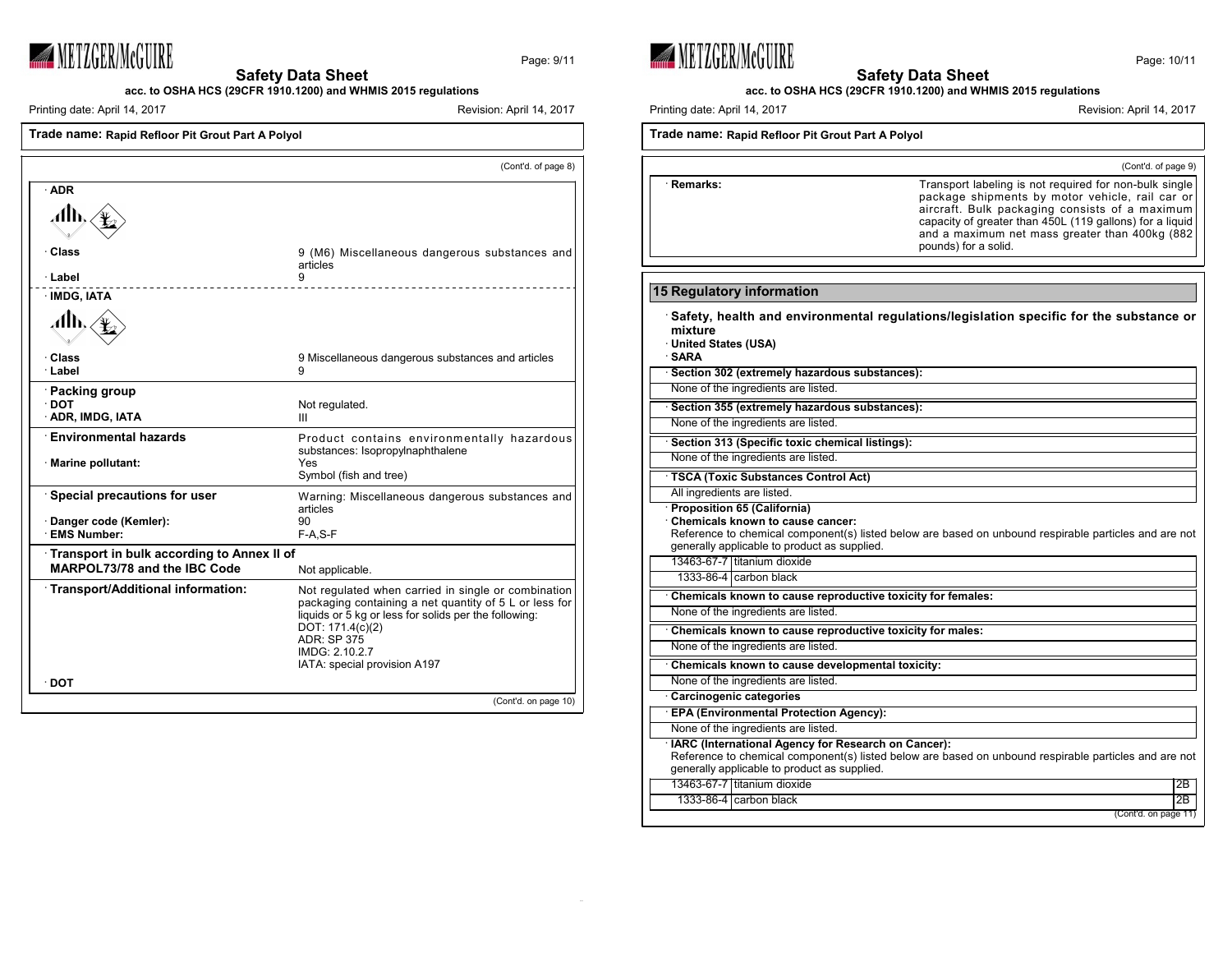

Page: 11/11

**acc. to OSHA HCS (29CFR 1910.1200) and WHMIS 2015 regulations**

Printing date: April 14, 2017 **Revision: April 14, 2017** Revision: April 14, 2017

(Cont'd. of page 10)

**Trade name: Rapid Refloor Pit Grout Part A Polyol**

· **NIOSH-Ca (National Institute for Occupational Safety and Health):** 13463-67-7 titanium dioxide 1333-86-4 carbon black · **Canadian Domestic Substances List (DSL):**

All ingredients are listed.

### **16 Other information**

This information is based on our present knowledge. However, this shall not constitute a guarantee for any specific product features and shall not establish a legally valid contractual relationship.

· **Date of preparation / last revision** April 14, 2017 / -

#### · **Abbreviations and acronyms:**

LDLo: Lowest Lethal Dose Observed ADR: European Agreement concerning the International Carriage of Dangerous Goods by Road IMDG: International Maritime Code for Dangerous Goods DOT: US Department of Transportation IATA: International Air Transport Association CAS: Chemical Abstracts Service (division of the American Chemical Society) LC50: Lethal concentration, 50 percent LD50: Lethal dose, 50 percent PBT: Persistent, Bioaccumulative and Toxic vPvB: very Persistent and very Bioaccumulative NIOSH: National Institute for Occupational Safety OSHA: Occupational Safety & Health Eye Irrit. 2A: Serious eye damage/eye irritation – Category 2A Asp. Tox. 1: Aspiration hazard – Category 1 · **Sources** Website, European Chemicals Agency (echa.europa.eu) Website, US EPA Substance Registry Services (ofmpub.epa.gov/sor internet/registry/substreg/home/ overview/home.do) Website, Chemical Abstracts Registry, American Chemical Society (www.cas.org) Patty's Industrial Hygiene, 6th ed., Rose, Vernon, ed. ISBN: 978-0-470-07488-6 Casarett and Doull's Toxicology: The Basic Science of Poisons, 8th Ed., Klaasen, Curtis D., ed., ISBN: 978-0-07-176923-5. Safety Data Sheets, Individual Manufacturers

SDS Prepared by: ChemTel Inc. 1305 North Florida Avenue Tampa, Florida USA 33602-2902 Toll Free North America 1-888-255-3924 Intl. +01 813-248-0573 Website: www.chemtelinc.com





**acc. to OSHA HCS (29CFR 1910.1200) and WHMIS 2015 regulations**

Printing date: April 14, 2017 **Printing date: April 14, 2017** Revision: April 14, 2017

# **1 Identification** · **Product identifier**

- · **Trade name: Rapid Refloor Pit Grout Part B ISO** · **Product code:** No other identifiers
- 
- · **Recommended use and restriction on use**
- · **Recommended use:** Component of a Control Joint Polyurethane System. Caulking and Sealing. · **Restrictions on use:** For Professional Use Only
- · **Details of the supplier of the Safety Data Sheet**

· **Manufacturer/Supplier:** METZGER/McGUIRE Mailing Address: PO Box 2217 Concord, NH 03302 Shipping Address: 807 Route 3-A Bow, NH 03304 Phone: 603-224-6122 Toll Free: 800-223-6680 Email: info@metzgermcguire.com

#### · **Emergency telephone number:**

ChemTel Inc. (800)255-3924 (North America) +1 (813)248-0585 (International)

### **2 Hazard(s) identification**

### · **Classification of the substance or mixture**

| Acute Tox, 4                                                             | H332 Harmful if inhaled.                                                                      |
|--------------------------------------------------------------------------|-----------------------------------------------------------------------------------------------|
| Skin Irrit, 2                                                            | H315 Causes skin irritation.                                                                  |
|                                                                          | Eye Irrit. 2A H319 Causes serious eye irritation.                                             |
|                                                                          | Resp. Sens. 1 H334 May cause allergy or asthma symptoms or breathing difficulties if inhaled. |
| Skin Sens. 1                                                             | H317 May cause an allergic skin reaction.                                                     |
| Carc. 2                                                                  | H351 Suspected of causing cancer.                                                             |
| STOT SE 3                                                                | H335 May cause respiratory irritation.                                                        |
| STOT RE 2                                                                | H373 May cause damage to organs through prolonged or repeated exposure.                       |
| Label elements<br><b>GHS label elements</b><br><b>Hazard pictograms:</b> | The product is classified and labeled according to the Globally Harmonized System (GHS).      |
|                                                                          |                                                                                               |



· **Signal word:** Danger

(Cont'd. on page 2)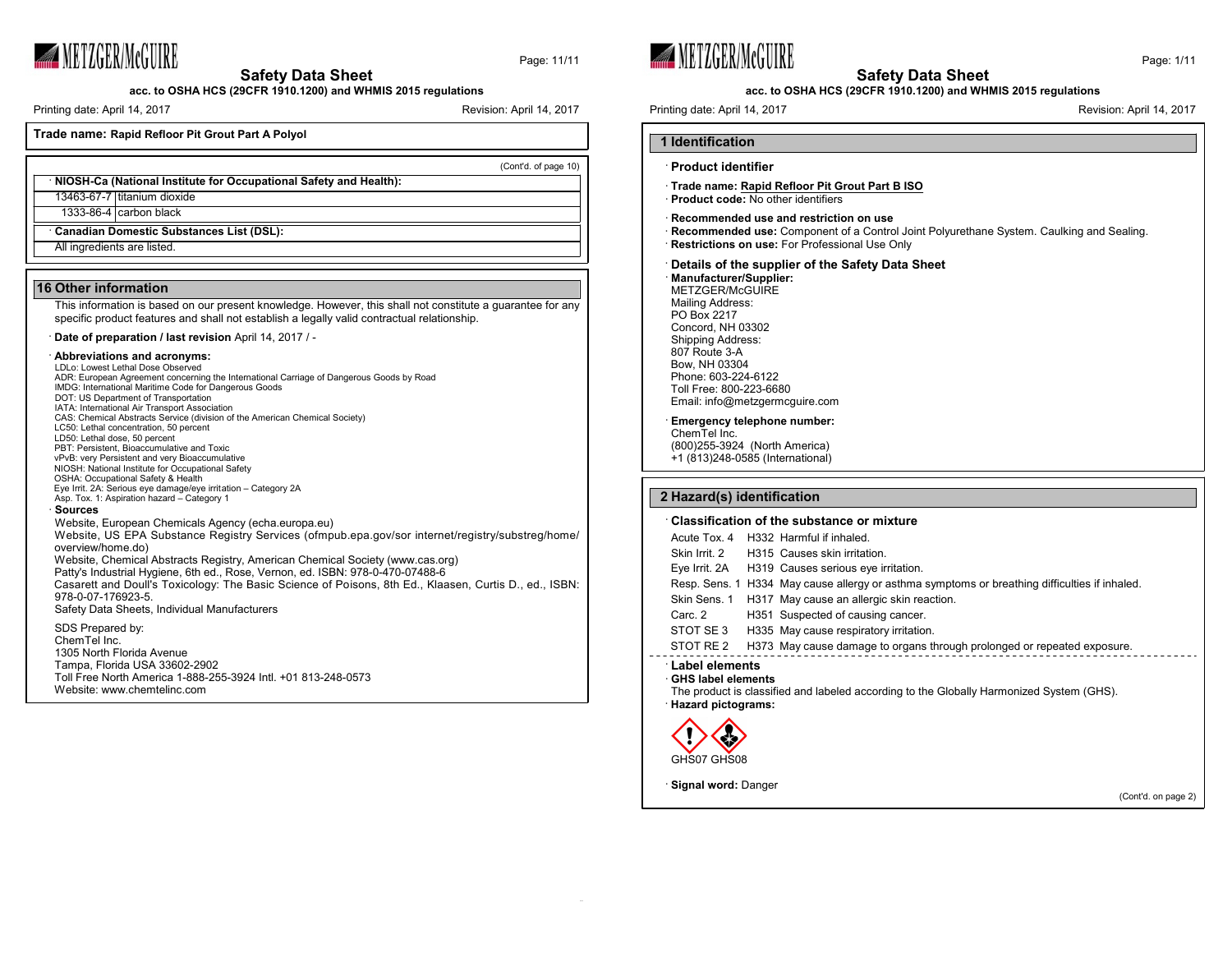

**acc. to OSHA HCS (29CFR 1910.1200) and WHMIS 2015 regulations**

Printing date: April 14, 2017 **Revision: April 14, 2017** Revision: April 14, 2017

Page: 2/11

## **Trade name: Rapid Refloor Pit Grout Part B ISO**

(Cont'd. of page 1) · **Hazard statements:** H332 Harmful if inhaled. H315 Causes skin irritation. H319 Causes serious eye irritation. H334 May cause allergy or asthma symptoms or breathing difficulties if inhaled. H317 May cause an allergic skin reaction. H351 Suspected of causing cancer. H335 May cause respiratory irritation. H373 May cause damage to organs through prolonged or repeated exposure. **Precautionary statements:**<br>P201 Obtain sp P201 Obtain special instructions before use.<br>P202 Do not handle until all safety precaution P202 Do not handle until all safety precautions have been read and understood.<br>P260 Do not breathe mist/vapors/spray. P260 Do not breathe mist/vapors/spray.<br>P264 Wash thoroughly after handling. P264 Wash thoroughly after handling.<br>P271 Use only outdoors or in a well-ve P271 Use only outdoors or in a well-ventilated area.<br>P272 Contaminated work clothing must not be allow P272 Contaminated work clothing must not be allowed out of the workplace.<br>P280 Wear protective gloves/protective clothing/eve protection. P280 Wear protective gloves/protective clothing/eye protection.<br>P284 In case of inadequate ventilation wear respiratory protection. P284 In case of inadequate ventilation wear respiratory protection.<br>P302+P352 IF ON SKIN: Wash with plenty of water. P302+P352 IF ON SKIN: Wash with plenty of water.<br>P304+P340 IF INHALED: Remove person to fresh a IF INHALED: Remove person to fresh air and keep comfortable for breathing. P305+P351+P338 IF IN EYES: Rinse cautiously with water for several minutes. Remove contact lenses, if present and easy to do. Continue rinsing. P314 Get medical advice/attention if you feel unwell. P333+P313 If skin irritation or rash occurs: Get medical advice/attention.<br>P337+P313 If eve irritation persists: Get medical advice/attention. P337+P313 If eye irritation persists: Get medical advice/attention.<br>P342+P311 If experiencing respiratory symptoms: Call a POISON P342+P311 If experiencing respiratory symptoms: Call a POISON CENTER/doctor.<br>P362+P364 Take off contaminated clothing and wash it before reuse. P362+P364 Take off contaminated clothing and wash it before reuse. P403+P233 Store in a well-ventilated place. Keep container tightly closed. P405 Store locked up.<br>P501 Dispose of conte Dispose of contents/container in accordance with local/regional/national/international regulations. · **Other hazards** There are no other hazards not otherwise classified that have been identified.







**acc. to OSHA HCS (29CFR 1910.1200) and WHMIS 2015 regulations**

Printing date: April 14, 2017 **Printing date: April 14, 2017** Revision: April 14, 2017

### **Trade name: Rapid Refloor Pit Grout Part B ISO**

(Cont'd. of page 2)

For the listed ingredient(s), the identity and/or exact percentage(s) are being withheld as a trade secret.

### **4 First-aid measures**

| Later observation for pneumonia and pulmonary edema.<br>Treat skin and mucous membrane with antihistamine and corticoid preparations.<br>In cases of irritation to the lungs, initial treatment with cortical steroid inhalants. | Description of first aid measures<br>After inhalation:<br>Supply fresh air and to be sure to call for a doctor.<br>Provide oxygen treatment if affected person has difficulty breathing.<br>In case of irregular breathing or respiratory arrest provide artificial respiration.<br>In case of unconsciousness place patient stably in side position for transportation.<br>· After skin contact:<br>Immediately remove any clothing soiled by the product.<br>Immediately wash with water and soap and rinse thoroughly.<br>If skin irritation continues, consult a doctor.<br>After eye contact:<br>Remove contact lenses if worn.<br>Rinse opened eye for several minutes under running water. If symptoms persist, consult a doctor.<br>After swallowing:<br>Rinse out mouth and then drink plenty of water.<br>Do not induce vomiting; immediately call for medical help.<br>Most important symptoms and effects, both acute and delayed:<br>Asthma attacks<br>Headache<br>Breathing difficulty<br>Coughing<br>Allergic reactions<br>Irritant to skin and mucous membranes.<br>Causes eye irritation.<br>May cause respiratory irritation.<br>Gastric or intestinal disorders when ingested.<br>Nausea in case of ingestion.<br>· Danger:<br>Danger of impaired breathing.<br>Harmful if inhaled.<br>Suspected of causing cancer.<br>May cause damage to organs through prolonged or repeated exposure.<br>· Indication of any immediate medical attention and special treatment needed:<br>Contains isocyanates. Consult literature for specific antidotes.<br>Severe allergic skin reaction, bronchial spasms and anaphylactic shock are possible.<br>Medical supervision for at least 48 hours. |
|----------------------------------------------------------------------------------------------------------------------------------------------------------------------------------------------------------------------------------|---------------------------------------------------------------------------------------------------------------------------------------------------------------------------------------------------------------------------------------------------------------------------------------------------------------------------------------------------------------------------------------------------------------------------------------------------------------------------------------------------------------------------------------------------------------------------------------------------------------------------------------------------------------------------------------------------------------------------------------------------------------------------------------------------------------------------------------------------------------------------------------------------------------------------------------------------------------------------------------------------------------------------------------------------------------------------------------------------------------------------------------------------------------------------------------------------------------------------------------------------------------------------------------------------------------------------------------------------------------------------------------------------------------------------------------------------------------------------------------------------------------------------------------------------------------------------------------------------------------------------------------------------------------------------------------------------------|
| If necessary oxygen respiration treatment.                                                                                                                                                                                       |                                                                                                                                                                                                                                                                                                                                                                                                                                                                                                                                                                                                                                                                                                                                                                                                                                                                                                                                                                                                                                                                                                                                                                                                                                                                                                                                                                                                                                                                                                                                                                                                                                                                                                         |
|                                                                                                                                                                                                                                  |                                                                                                                                                                                                                                                                                                                                                                                                                                                                                                                                                                                                                                                                                                                                                                                                                                                                                                                                                                                                                                                                                                                                                                                                                                                                                                                                                                                                                                                                                                                                                                                                                                                                                                         |
|                                                                                                                                                                                                                                  |                                                                                                                                                                                                                                                                                                                                                                                                                                                                                                                                                                                                                                                                                                                                                                                                                                                                                                                                                                                                                                                                                                                                                                                                                                                                                                                                                                                                                                                                                                                                                                                                                                                                                                         |

(Cont'd. on page 4)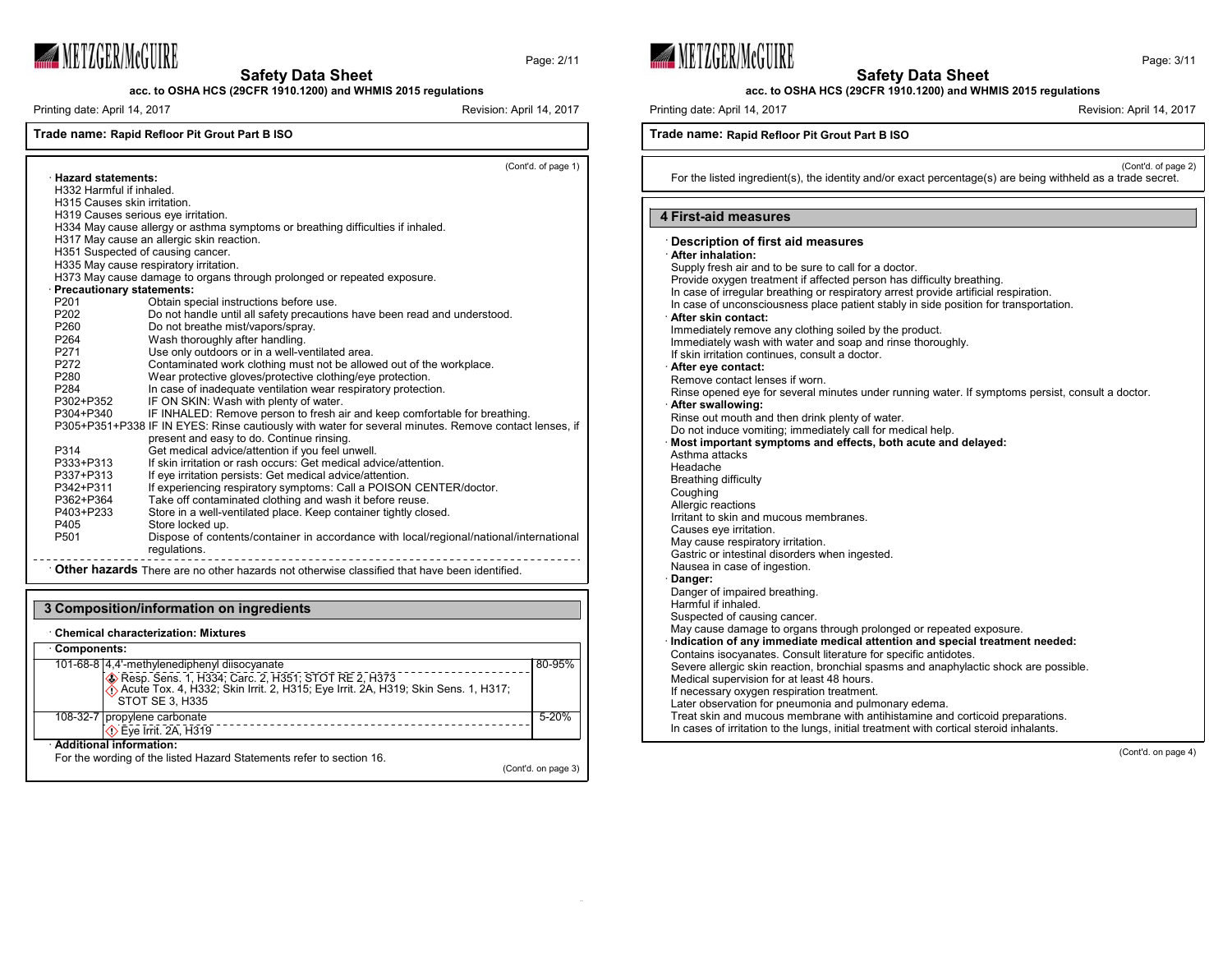

Page: 4/11

**acc. to OSHA HCS (29CFR 1910.1200) and WHMIS 2015 regulations**

Printing date: April 14, 2017 **Revision: April 14, 2017** Revision: April 14, 2017

**Trade name: Rapid Refloor Pit Grout Part B ISO**

(Cont'd. of page 3)

### **5 Fire-fighting measures**

- · **Extinguishing media**
- · **Suitable extinguishing agents:**
- CO2, extinguishing powder or water spray. Fight larger fires with water spray.
- · **For safety reasons unsuitable extinguishing agents:** Water stream.
- · **Special hazards arising from the substance or mixture**
- During heating or in case of fire poisonous gases are produced.
- · **Advice for firefighters**
- · **Protective equipment:**
- Wear self-contained respiratory protective device. Do not inhale explosion gases or combustion gases.
- Wear fully protective suit.
- 

#### **6 Accidental release measures**

| Personal precautions, protective equipment and emergency procedures<br>Use respiratory protective device against the effects of fumes/dust/aerosol.<br>Wear protective equipment. Keep unprotected persons away. |
|------------------------------------------------------------------------------------------------------------------------------------------------------------------------------------------------------------------|
| Ensure adequate ventilation.<br>Isolate area and prevent access.                                                                                                                                                 |
| <b>Environmental precautions</b>                                                                                                                                                                                 |
| Do not allow undiluted product or large quantities of it to reach ground water, water course or sewage<br>system.                                                                                                |
| Methods and material for containment and cleaning up                                                                                                                                                             |
| Absorb with liquid-binding material (sand, diatomite, acid binders, universal binders, sawdust).<br>Send for recovery or disposal in suitable receptacles.                                                       |
| <b>Reference to other sections</b>                                                                                                                                                                               |
| See Section 7 for information on safe handling.                                                                                                                                                                  |
| See Section 8 for information on personal protection equipment.                                                                                                                                                  |
| See Section 13 for disposal information.                                                                                                                                                                         |

### **7 Handling and storage**

### · **Handling** · **Precautions for safe handling:** Prevent formation of aerosols. Avoid splashes or spray in enclosed areas. Use only in well ventilated areas. · **Information about protection against explosions and fires:** Keep respiratory protective device available. · **Conditions for safe storage, including any incompatibilities** · **Storage** · **Requirements to be met by storerooms and receptacles:** Avoid storage near extreme heat, ignition sources or open flame.

(Cont'd. on page 5)





| Page: 5/11 |  |
|------------|--|
|------------|--|

### **acc. to OSHA HCS (29CFR 1910.1200) and WHMIS 2015 regulations**

Printing date: April 14, 2017 **Printing date: April 14, 2017** Revision: April 14, 2017

### **Trade name: Rapid Refloor Pit Grout Part B ISO**

(Cont'd. of page 4)

· **Information about storage in one common storage facility:** Store away from foodstuffs. Store away from oxidizers, strong acids, strong bases. · **Further information about storage conditions:** Keep containers tightly sealed. Protect from humidity and water. · **Specific end use(s)** No relevant information available.

### **8 Exposure controls/personal protection**

| <b>Control parameters</b> |                                                                                                                                  |
|---------------------------|----------------------------------------------------------------------------------------------------------------------------------|
|                           | Components with limit values that require monitoring at the workplace:                                                           |
|                           | 101-68-8 4.4'-methylenediphenyl diisocyanate                                                                                     |
| PEL (USA)                 | Ceiling limit value: 0.2 mg/m <sup>3</sup> , 0.02 ppm                                                                            |
| REL (USA)                 | Long-term value: $0.05$ mg/m <sup>3</sup> , $0.005$ ppm<br>Ceiling limit value: 0.2* mg/m <sup>3</sup> , 0.02* ppm<br>$*10$ -min |
| TLV (USA)                 | Long-term value: $0.051$ mg/m <sup>3</sup> , $0.005$ ppm                                                                         |
| EL (Canada)               | Long-term value: 0.005 ppm<br>Ceiling limit value: 0.01 ppm<br>Skin: S                                                           |
| EV (Canada)               | Long-term value: 0.005 ppm<br>Ceiling limit value: 0.02 ppm                                                                      |
|                           | LMPE (Mexico) Long-term value: 0.005 ppm                                                                                         |

### **Exposure** controls

· **Personal protective equipment:**

#### · **General protective and hygienic measures:**

The usual precautionary measures for handling chemicals should be followed.

- Keep away from foodstuffs, beverages and feed.
- Immediately remove all soiled and contaminated clothing.
- Wash hands before breaks and at the end of work.
- Do not inhale gases / fumes / aerosols.
- Avoid contact with the eyes and skin.
- · **Engineering controls:** No relevant information available. · **Breathing equipment:**



Combined Organic Vapor and Particulate Respirator is recommended for use during all processing activities.

· **Protection of hands:**

Protective gloves

The glove material has to be impermeable and resistant to the product/ the substance/ the preparation. (Cont'd. on page 6)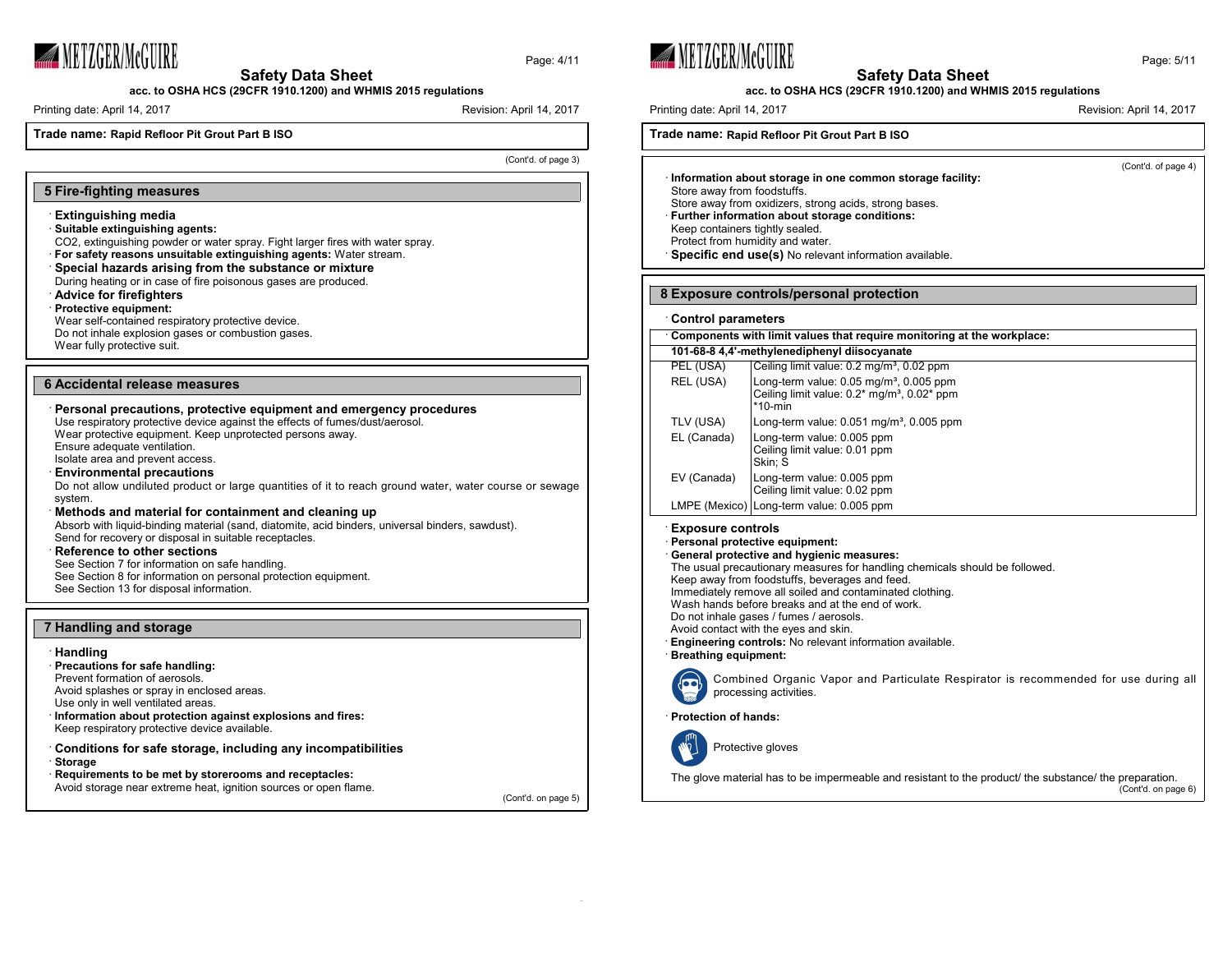

**acc. to OSHA HCS (29CFR 1910.1200) and WHMIS 2015 regulations**

Printing date: April 14, 2017 Revision: April 14, 2017

# **Trade name: Rapid Refloor Pit Grout Part B ISO**

(Cont'd. of page 5)

Page: 6/11



· **Eye protection:**

Safety glasses

· **Body protection:** Protective work clothing

· **Limitation and supervision of exposure into the environment** No relevant information available.

| 9 Physical and chemical properties                         |                                               |                     |
|------------------------------------------------------------|-----------------------------------------------|---------------------|
| Information on basic physical and chemical properties      |                                               |                     |
| Appearance:                                                |                                               |                     |
| Form:                                                      | Liquid                                        |                     |
| Color:                                                     | Yellow                                        |                     |
| · Odor:                                                    | Faint, aromatic                               |                     |
| Odor threshold:                                            | Not determined.                               |                     |
| pH-value:                                                  | Not determined.                               |                     |
| Melting point/Melting range:                               | 5-20 °C (41-68 °F)                            |                     |
| Boiling point/Boiling range:                               | >200 °C (>392 °F)                             |                     |
| · Flash point:                                             | >200 °C (>392 °F) (PMCC)                      |                     |
| Flammability (solid, gaseous):                             | Not applicable.                               |                     |
| Auto-ignition temperature:                                 | Not determined.                               |                     |
| Decomposition temperature:                                 | Not determined.                               |                     |
| Danger of explosion:                                       | Product does not present an explosion hazard. |                     |
| <b>Explosion limits</b>                                    |                                               |                     |
| Lower:                                                     | Not determined.                               |                     |
| Upper:                                                     | Not determined.                               |                     |
| Oxidizing properties:                                      | Not determined.                               |                     |
| Vapor pressure at 25 °C (77 °F):                           | <0.0001 mmHq                                  |                     |
| Density:                                                   |                                               |                     |
| <b>Relative density:</b>                                   | 1.2 g/cm <sup>3</sup> (10.014 lbs/gal)        |                     |
| Vapor density:                                             | Not determined.                               |                     |
| <b>Evaporation rate:</b>                                   | Not determined.                               |                     |
| Solubility in / Miscibility with                           |                                               |                     |
| Water:                                                     | Slowly reacts with water.                     |                     |
| · Partition coefficient (n-octanol/water): Not determined. |                                               |                     |
| · Viscosity                                                |                                               |                     |
| Dynamic:                                                   | Not determined.                               |                     |
| Kinematic:                                                 | Not determined.                               |                     |
|                                                            |                                               | (Cont'd. on page 7) |

METZGER/McGUIRE



**acc. to OSHA HCS (29CFR 1910.1200) and WHMIS 2015 regulations**

Printing date: April 14, 2017 Revision: April 14, 2017

(Cont'd. of page 6)

# **Trade name: Rapid Refloor Pit Grout Part B ISO**

**Other information** No relevant information available.

# **10 Stability and reactivity**

| <b>Reactivity:</b> No relevant information available.<br>Chemical stability: Stable under normal temperatures and pressures.<br>Thermal decomposition / conditions to be avoided:<br>No decomposition if used and stored according to specifications.<br>Possibility of hazardous reactions<br>Toxic fumes may be released if heated above the decomposition point.<br>Exothermic polymerization.<br>Reacts with alcohols, amines, aqueous acids and alkalis.<br>Reacts with strong oxidizing agents.<br><b>Conditions to avoid</b><br>Moisture.<br>Excessive heat.<br>Incompatible materials Oxidizers, strong bases, strong acids<br><b>Hazardous decomposition products</b><br>Carbon monoxide and carbon dioxide<br>Nitrogen oxides (NOx) |
|-----------------------------------------------------------------------------------------------------------------------------------------------------------------------------------------------------------------------------------------------------------------------------------------------------------------------------------------------------------------------------------------------------------------------------------------------------------------------------------------------------------------------------------------------------------------------------------------------------------------------------------------------------------------------------------------------------------------------------------------------|
| Isocyanate                                                                                                                                                                                                                                                                                                                                                                                                                                                                                                                                                                                                                                                                                                                                    |
| Hydrogen cyanide (prussic acid)                                                                                                                                                                                                                                                                                                                                                                                                                                                                                                                                                                                                                                                                                                               |
|                                                                                                                                                                                                                                                                                                                                                                                                                                                                                                                                                                                                                                                                                                                                               |

# **11 Toxicological information**

| : Information on toxicological effects<br><b>Acute toxicity:</b>       |                     |
|------------------------------------------------------------------------|---------------------|
| . LD/LC50 values that are relevant for classification:                 |                     |
| 101-68-8 4.4'-methylenediphenyl diisocyanate                           |                     |
| Oral LD50 2200 mg/kg (mouse)                                           |                     |
| <b>Primary irritant effect:</b>                                        |                     |
| On the skin: Irritant to skin and mucous membranes.                    |                     |
| On the eye: Irritating effect.                                         |                     |
| Sensitization: May cause sensitisation by inhalation and skin contact. |                     |
| <b>IARC (International Agency for Research on Cancer):</b>             |                     |
| None of the ingredients are listed.                                    |                     |
| NTP (National Toxicology Program):                                     |                     |
| None of the ingredients are listed.                                    |                     |
| OSHA-Ca (Occupational Safety & Health Administration):                 |                     |
| None of the ingredients are listed.                                    |                     |
| Probable route(s) of exposure:                                         |                     |
| Ingestion.                                                             |                     |
| Inhalation.                                                            |                     |
|                                                                        | (Cont'd. on page 8) |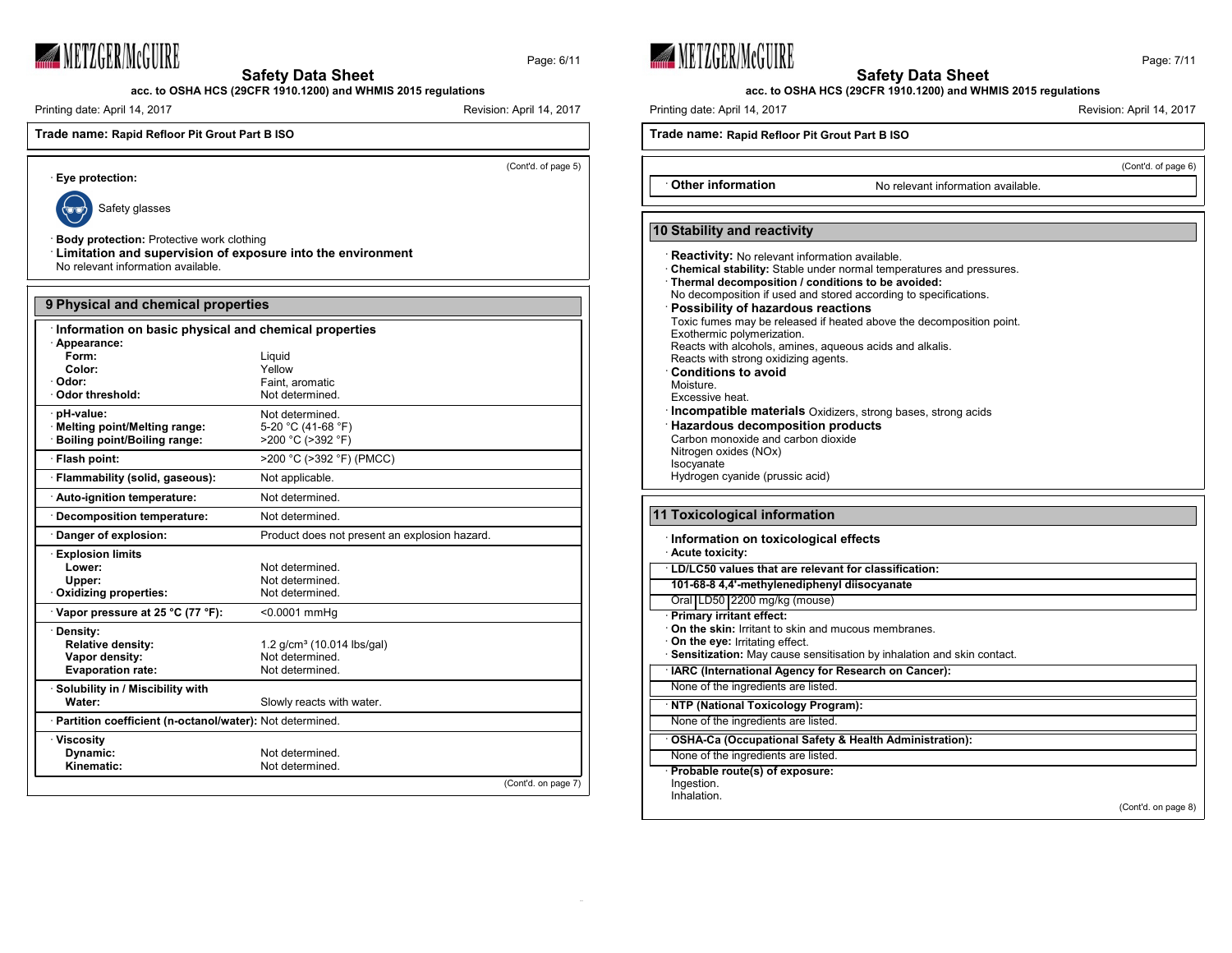

Page: 8/11



Printing date: April 14, 2017 **Revision: April 14, 2017** Revision: April 14, 2017

## **Trade name: Rapid Refloor Pit Grout Part B ISO**

(Cont'd. of page 7)

- Eye contact. Skin contact.
- · **Acute effects (acute toxicity, irritation and corrosivity):**
- Harmful if inhaled.
- Irritating to eyes, respiratory system and skin.
- · **CMR effects (carcinogenity, mutagenicity and toxicity for reproduction)**
- Carc. 2
- · **Germ cell mutagenicity:** Based on available data, the classification criteria are not met.
- **Carcinogenicity:** Based on available data, the classification criteria are not met.
- · **Reproductive toxicity:** Based on available data, the classification criteria are not met.
- · **STOT-single exposure:** May cause respiratory irritation.
- · **STOT-repeated exposure:** May cause damage to organs through prolonged or repeated exposure. · **Aspiration hazard:** Based on available data, the classification criteria are not met.

### **12 Ecological information**

- · **Toxicity**
- · **Aquatic toxicity** No relevant information available.
- · **Persistence and degradability** No relevant information available.
- · **Bioaccumulative potential:** No relevant information available.
- · **Mobility in soil:** No relevant information available.
- · **Additional ecological information**
- · **General notes:**
- Do not allow undiluted product or large quantities of it to reach ground water, water course or sewage system.
- · **Results of PBT and vPvB assessment**
- · **PBT:** Not applicable.
- · **vPvB:** Not applicable.
- · **Other adverse effects** No relevant information available.

#### **13 Disposal considerations**

### · **Waste treatment methods**

· **Recommendation:**

Can be disposed of with household garbage after solidification following consultation with the waste disposal facility operator and the pertinent authorities and adhering to the necessary technical regulations. The user of this material has the responsibility to dispose of unused material, residues and containers in compliance with all relevant local, state and federal laws and regulations regarding treatment, storage and disposal for hazardous and nonhazardous wastes.

#### · **Uncleaned packagings**

**Recommendation:** Disposal must be made according to official regulations.

(Cont'd. on page 9)





**acc. to OSHA HCS (29CFR 1910.1200) and WHMIS 2015 regulations**

Printing date: April 14, 2017 **Printing date: April 14, 2017** Revision: April 14, 2017

## **Trade name: Rapid Refloor Pit Grout Part B ISO**

(Cont'd. of page 8)

| <b>14 Transport information</b>            |                 |
|--------------------------------------------|-----------------|
|                                            |                 |
| <b>UN-Number</b>                           |                 |
| DOT, ADR, IMDG, IATA                       | Not regulated.  |
| UN proper shipping name                    |                 |
| DOT, ADR, IMDG, IATA                       | Not regulated.  |
| Transport hazard class(es)                 |                 |
| DOT, ADR, IMDG, IATA                       |                 |
| ∴Class                                     | Not regulated.  |
|                                            |                 |
| <b>Packing group</b>                       |                 |
| DOT, ADR, IMDG, IATA                       | Not regulated.  |
| <b>Environmental hazards</b>               |                 |
| Marine pollutant:                          | No.             |
| Special precautions for user               | Not applicable. |
| Transport in bulk according to Annex II of |                 |
| MARPOL73/78 and the IBC Code               | Not applicable. |
|                                            |                 |

# **15 Regulatory information**

· **Safety, health and environmental regulations/legislation specific for the substance or mixture**

- · **United States (USA)**
- · **SARA**

· **Section 302 (extremely hazardous substances):**

None of the ingredients are listed.

· **Section 355 (extremely hazardous substances):**

None of the ingredients are listed.

· **Section 313 (Specific toxic chemical listings):**

101-68-8 4,4'-methylenediphenyl diisocyanate

· **TSCA (Toxic Substances Control Act)** All ingredients are listed.

· **Proposition 65 (California)**

· **Chemicals known to cause cancer:**

None of the ingredients are listed.

· **Chemicals known to cause reproductive toxicity for females:**

None of the ingredients are listed.

· **Chemicals known to cause reproductive toxicity for males:**

None of the ingredients are listed.

(Cont'd. on page 10)